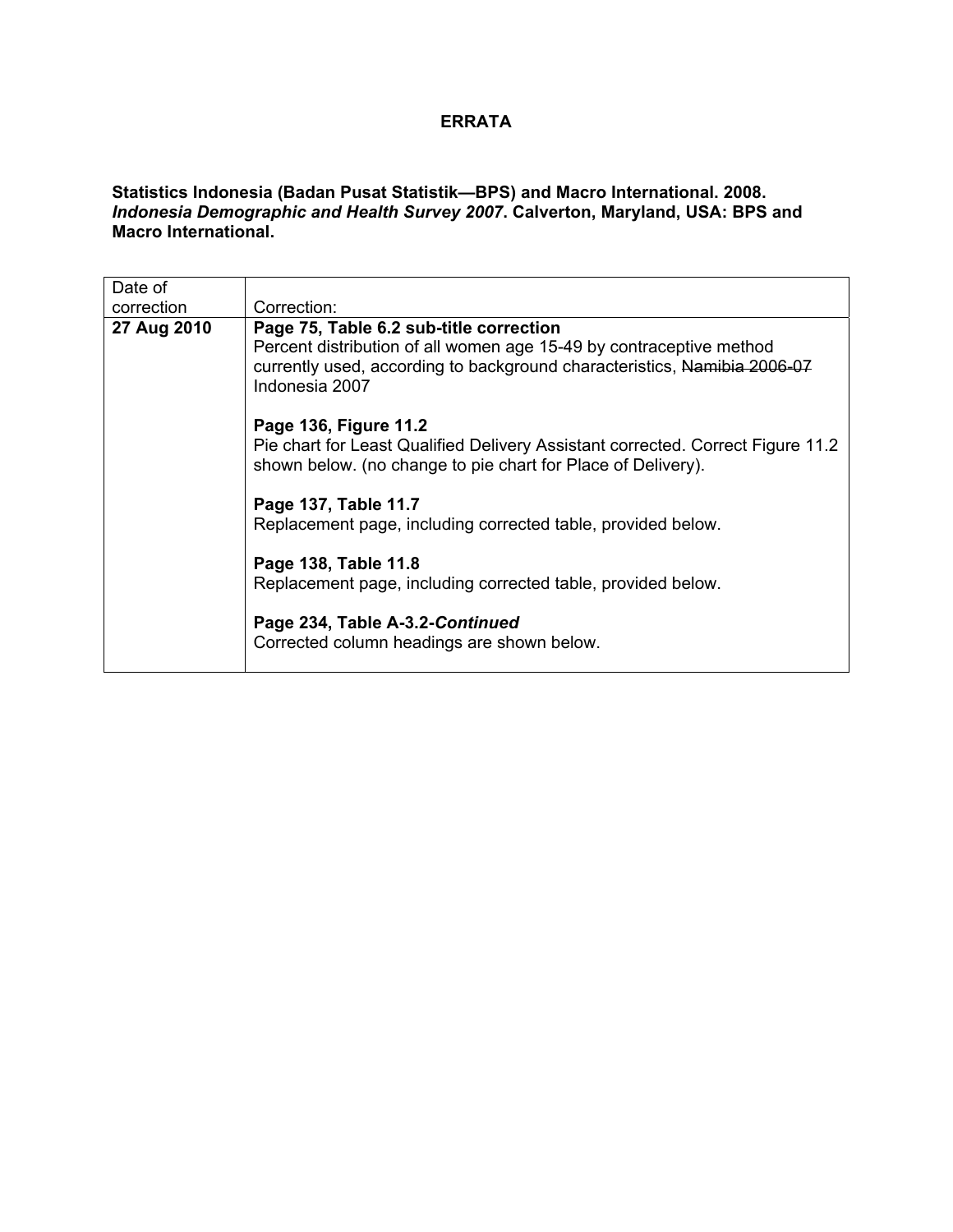

## **Figure11.2 Place of Delivery and Least Qualified**

IDHS 2007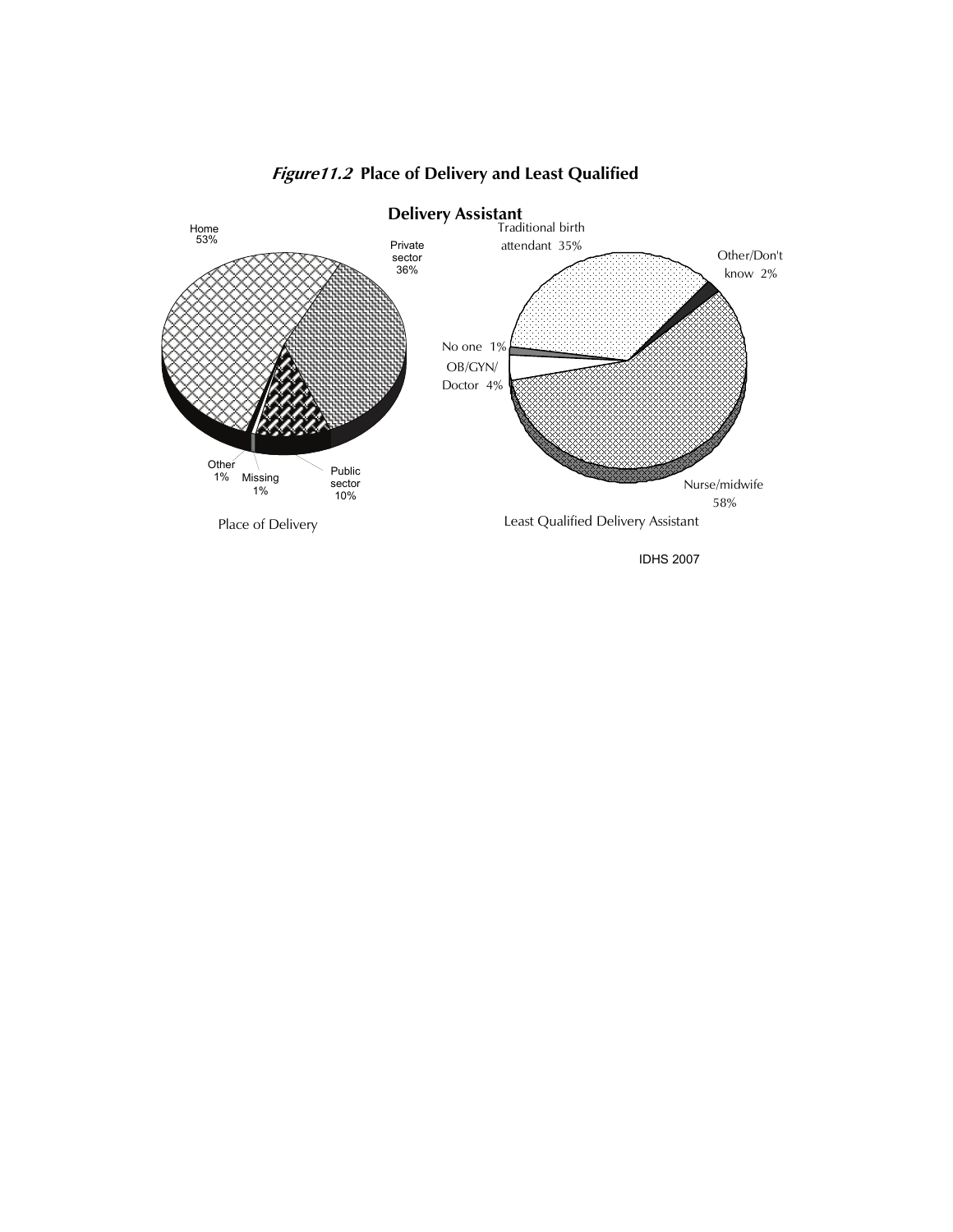about all of the persons who assisted them during delivery. Table 11.7 shows the distribution of births by the most qualified person providing assistance during delivery. This is the person to whom the woman may have been referred if she had any problems in her pregnancy. Seventy-three percent of births in the five years preceding the survey were assisted by a medical professional; 59 percent by a nurse/midwife/ village midwife; 13 percent by an obstetrician/gynecologist; and 1 percent by a doctor.

Comparison with data from past IDHS surveys indicates that there has been an increase in the proportion of births assisted at delivery by medical professionals, from 66 percent in the 2002-2003 IDHS to 73 percent in the 2007 IDHS). While there has been a shift away from TBAs, these persons still have a role to play in delivery assistance, especially in rural areas (33 percent), for births to mothers with no education (50 percent), and for high-order births (47 percent).

## Table 11.7 Assistance during delivery: most qualified person

Percent distribution of live births in the five years preceding the survey by the most qualified person providing assistance during delivery, percentage of births assisted by skilled provider, and percentage delivered by caesarean section, according to background characteristics, Indonesia 2007

|                           | Person providing assistance during delivery |        |         |                      |        |      |       |                         |              |        |
|---------------------------|---------------------------------------------|--------|---------|----------------------|--------|------|-------|-------------------------|--------------|--------|
|                           | Nurse/                                      |        |         |                      |        |      |       | Percentage              |              |        |
|                           |                                             |        |         | midwife/ Traditional | Other/ |      |       | delivered by Percentage |              | Number |
| Background                |                                             |        | village | birth                | don't  | No   |       | a skilled               | delivered by | of     |
| characteristic            | Doctor                                      | OB/GYN | midwife | attendant            | know   | one  | Total | provider <sup>1</sup>   | C-section    | births |
| Mother's age at birth     |                                             |        |         |                      |        |      |       |                         |              |        |
| $20$                      | 1.0                                         | 5.7    | 56.0    | 33.6                 | 3.2    | 0.6  | 100.0 | 62.6                    | 4.2          | 1,716  |
| 20-34                     | 1.1                                         | 13.3   | 60.4    | 22.5                 | 2.1    | 0.6  | 100.0 | 74.8                    | 6.9          | 12,482 |
| 35-49                     | 0.7                                         | 13.9   | 56.5    | 25.1                 | 2.7    | 1.1  | 100.0 | 71.1                    | 8.4          | 2,306  |
| <b>Birth order</b>        |                                             |        |         |                      |        |      |       |                         |              |        |
| $\mathbf{1}$              | 1.1                                         | 16.7   | 61.8    | 18.7                 | 1.5    | 0.3  | 100.0 | 79.6                    | 9.0          | 5,855  |
| $2 - 3$                   | 1.2                                         | 11.5   | 60.7    | 24.0                 | 2.2    | 0.4  | 100.0 | 73.4                    | 6.0          | 7,529  |
| $4 - 5$                   | 0.5                                         | 8.1    | 56.8    | 29.3                 | 3.8    | 1.5  | 100.0 | 65.4                    | 4.7          | 2,207  |
| $6+$                      | 0.5                                         | 6.7    | 39.0    | 46.5                 | 4.6    | 2.7  | 100.0 | 46.2                    | 4.5          | 913    |
| Place of delivery         |                                             |        |         |                      |        |      |       |                         |              |        |
| Health facility           | 1.7                                         | 27.2   | 70.9    | 0.1                  | 0.1    | 0.0  | 100.0 | 99.8                    | 14.8         | 7,601  |
| $E$ lsewhere <sup>2</sup> | 0.4                                         | 0.1    | 50.0    | 45.0                 | 3.7    | 0.8  | 100.0 | 50.5                    | 0.1          | 8,798  |
| Missing                   | 0.0                                         | 6.0    | 12.5    | 2.9                  | 48.3   | 30.2 | 100.0 | 18.5                    | 0.0          | 106    |
| <b>Residence</b>          |                                             |        |         |                      |        |      |       |                         |              |        |
| Urban                     | 1.0                                         | 20.8   | 65.7    | 11.3                 | 0.8    | 0.3  | 100.0 | 87.6                    | 11.0         | 6,835  |
| Rural                     | 1.0                                         | 6.8    | 54.9    | 33.1                 | 3.3    | 0.9  | 100.0 | 62.7                    | 3.9          | 9,669  |
| <b>Mother's education</b> |                                             |        |         |                      |        |      |       |                         |              |        |
| No education              | 0.1                                         | 3.1    | 28.3    | 50.2                 | 10.8   | 7.5  | 100.0 | 31.5                    | 2.6          | 579    |
| Some primary              | 0.4                                         | 3.5    | 40.7    | 49.6                 | 4.7    | 1.1  | 100.0 | 44.7                    | 2.3          | 1,996  |
| Complete primary          | 0.9                                         | 5.1    | 56.3    | 34.7                 | 2.4    | 0.6  | 100.0 | 62.3                    | 2.9          | 4,759  |
| Some secondary            | 0.9                                         | 10.0   | 68.4    | 19.0                 | 1.6    | 0.2  | 100.0 | 79.3                    | 6.5          | 4,132  |
| Secondary $+$             | 1.6                                         | 26.6   | 65.8    | 5.0                  | 0.8    | 0.1  | 100.0 | 94.0                    | 13.1         | 5,038  |
| <b>Wealth quintile</b>    |                                             |        |         |                      |        |      |       |                         |              |        |
| Lowest                    | 0.9                                         | 2.3    | 40.7    | 48.4                 | 6.3    | 1.5  | 100.0 | 43.8                    | 1.8          | 3,806  |
| Second                    | 0.6                                         | 5.7    | 60.1    | 30.9                 | 2.0    | 0.8  | 100.0 | 66.4                    | 4.5          | 3,245  |
| Middle                    | 1.1                                         | 10.0   | 67.7    | 20.1                 | 0.8    | 0.2  | 100.0 | 78.8                    | 5.1          | 3,245  |
| Fourth                    | 0.6                                         | 15.1   | 71.5    | 11.7                 | 0.8    | 0.2  | 100.0 | 87.3                    | 7.3          | 3,122  |
| Highest                   | 1.9                                         | 33.0   | 60.6    | 3.5                  | 0.7    | 0.4  | 100.0 | 95.4                    | 16.8         | 3,086  |
| Total                     | 1.0                                         | 12.6   | 59.4    | 24.0                 | 2.3    | 0.7  | 100.0 | 73.0                    | 6.8          | 16,504 |

Note: If the respondent mentioned more than one person attending during delivery, only the most qualified person is considered in this tabulation.

<sup>1</sup> Skilled provider includes doctor, nurse, midwife, and auxiliary nurse/midwife.<br><sup>2</sup> lackudes boalth post and dolivery post

<sup>2</sup> Includes health post and delivery post

Delivery assistance by a skilled provider varies according to background characteristics of the mother. The percentage of births delivered by a skilled provider increases with age of the mother, mother's level of education, and wealth status. The percentage of births delivered by a skilled provider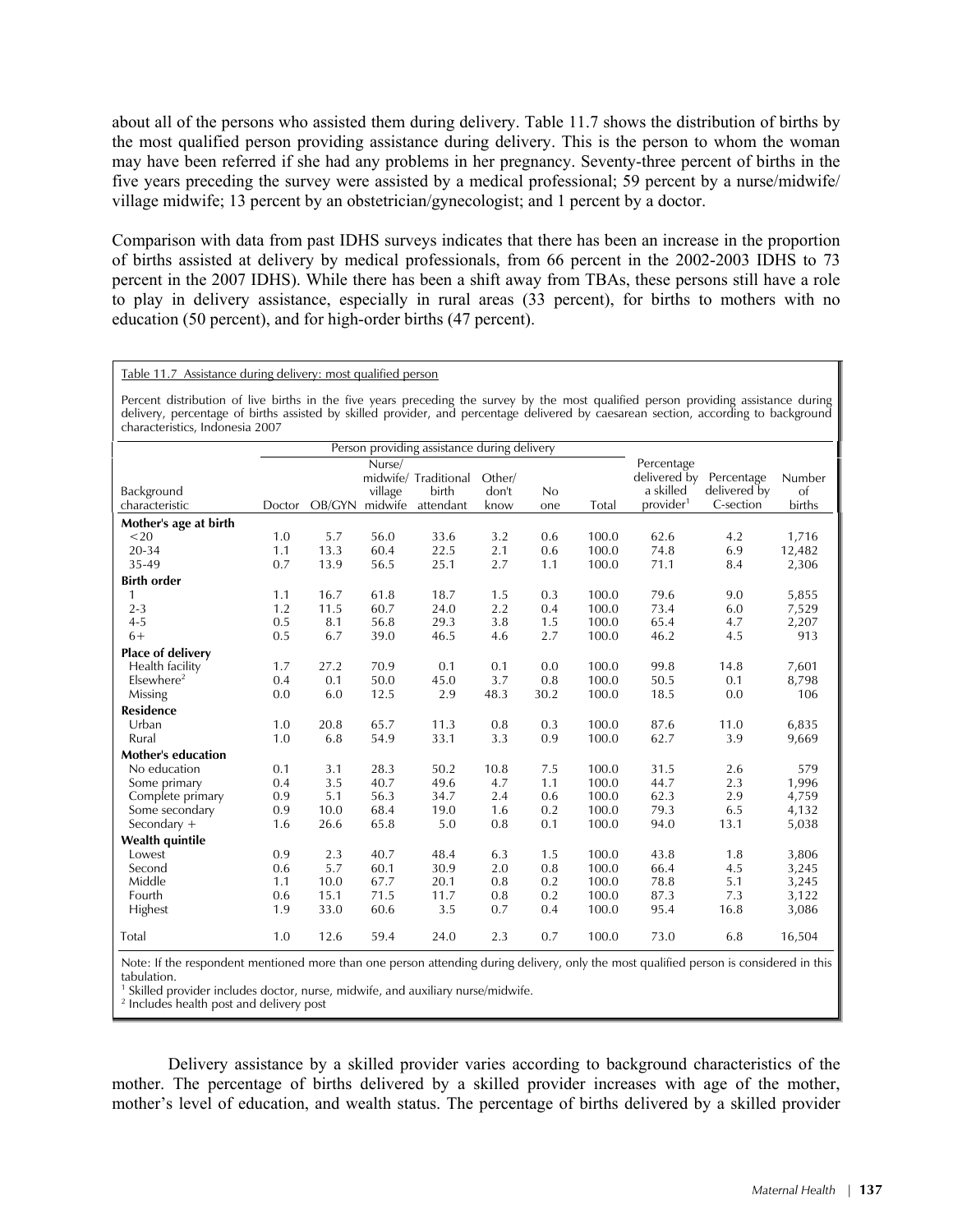decreases with increasing birth order, and is higher in urban areas than in rural areas. Appendix Table A-11.5 shows the differentials across provinces in assistance during delivery by the most qualified person.

Table 11.7 also shows that 7 percent of births in the five years preceding the survey were delivered by caesarean section. Women most likely to have delivery by caesarean section are those age 35-49 (8 percent), those with first-order births (9 percent), women in urban areas (11 percent), women with secondary and higher education (13 percent), and women in the highest wealth quintile (17 percent).

Table 11.8 shows the distribution of births by the least qualified person providing assistance during delivery. While the assistant identified in Table 11.7 may be the person to whom the woman was referred if she had any problems with her pregnancy, Table 11.8 shows the point person in the delivery. While a medical professional was the least qualified person attending 62 percent of births, a medical professional was the most qualified person attending 73 percent of births. The difference (11 percent) suggests that some births are referred by less qualified persons to more qualified persons.

The differentials in delivery assistance for the least qualified assistant by mother's background characteristics show the same pattern as that for the most qualified assistant.

Table 11.8 Assistance during delivery: least qualified person

Percent distribution of live births in the five years preceding the survey by the least qualified person providing assistance during delivery, percentage of births assisted by skilled provider, and percentage delivered by caesarean section, according to background characteristics, Indonesia 2007

|                           | Person providing assistance during delivery |        |         |                      |        |      |       |                       |                        |        |
|---------------------------|---------------------------------------------|--------|---------|----------------------|--------|------|-------|-----------------------|------------------------|--------|
|                           | Nurse/                                      |        |         |                      |        |      |       | Percentage            |                        |        |
|                           |                                             |        |         | midwife/ Traditional | Other/ |      |       | delivered             | Percentage             |        |
| Background                |                                             |        | village | birth                | don't  | No   |       | by a skilled          | delivered by Number of |        |
| characteristic            | Doctor                                      | OB/GYN | midwife | attendant            | know   | one  | Total | provider <sup>1</sup> | C-section              | births |
| Mother's age at birth     |                                             |        |         |                      |        |      |       |                       |                        |        |
| $20$                      | 0.1                                         | 2.1    | 48.9    | 45.1                 | 3.2    | 0.6  | 100.0 | 51.1                  | 4.2                    | 1,716  |
| 20-34                     | 0.3                                         | 4.3    | 59.0    | 33.6                 | 2.1    | 0.6  | 100.0 | 63.7                  | 6.9                    | 12,482 |
| 35-49                     | 0.2                                         | 4.6    | 57.6    | 33.8                 | 2.7    | 1.1  | 100.0 | 62.3                  | 8.4                    | 2,306  |
| Birth order               |                                             |        |         |                      |        |      |       |                       |                        |        |
| $\mathbf{1}$              | 0.2                                         | 5.9    | 62.4    | 29.7                 | 1.5    | 0.3  | 100.0 | 68.5                  | 9.0                    | 5,855  |
| $2 - 3$                   | 0.3                                         | 3.5    | 58.4    | 35.2                 | 2.2    | 0.4  | 100.0 | 62.1                  | 6.0                    | 7,529  |
| $4 - 5$                   | 0.2                                         | 2.3    | 52.3    | 39.9                 | 3.8    | 1.5  | 100.0 | 54.8                  | 4.7                    | 2,207  |
| $6+$                      | 0.2                                         | 2.7    | 37.0    | 52.8                 | 4.6    | 2.7  | 100.0 | 39.9                  | 4.5                    | 913    |
| <b>Place of delivery</b>  |                                             |        |         |                      |        |      |       |                       |                        |        |
| Health facility           | 0.4                                         | 9.0    | 87.6    | 3.0                  | 0.1    | 0.0  | 100.0 | 96.9                  | 14.8                   | 7,601  |
| $E$ lsewhere <sup>2</sup> | 0.1                                         | 0.0    | 32.5    | 62.8                 | 3.7    | 0.8  | 100.0 | 32.7                  | 0.1                    | 8,798  |
| Missing                   | 0.0                                         | 0.0    | 17.9    | 3.6                  | 48.3   | 30.2 | 100.0 | 17.9                  | 0.0                    | 106    |
| <b>Residence</b>          |                                             |        |         |                      |        |      |       |                       |                        |        |
| Urban                     | 0.1                                         | 6.3    | 74.0    | 18.4                 | 0.8    | 0.3  | 100.0 | 80.5                  | 11.0                   | 6,835  |
| Rural                     | 0.3                                         | 2.6    | 46.3    | 46.5                 | 3.3    | 0.9  | 100.0 | 49.3                  | 3.9                    | 9,669  |
| <b>Mother's education</b> |                                             |        |         |                      |        |      |       |                       |                        |        |
| No education              | 0.0                                         | 1.8    | 22.8    | 57.1                 | 10.8   | 7.5  | 100.0 | 24.6                  | 2.6                    | 579    |
| Some primary              | 0.2                                         | 0.9    | 35.1    | 58.1                 | 4.7    | 1.1  | 100.0 | 36.1                  | 2.3                    | 1,996  |
| Complete primary          | 0.3                                         | 1.6    | 45.2    | 49.9                 | 2.4    | 0.6  | 100.0 | 47.1                  | 2.9                    | 4,759  |
| Some secondary            | 0.4                                         | 3.4    | 63.5    | 30.9                 | 1.6    | 0.2  | 100.0 | 67.3                  | 6.5                    | 4,132  |
| Secondary +               | 0.2                                         | 8.7    | 78.0    | 12.1                 | 0.8    | 0.1  | 100.0 | 86.9                  | 13.1                   | 5,038  |
| <b>Wealth quintile</b>    |                                             |        |         |                      |        |      |       |                       |                        |        |
| Lowest                    | 0.5                                         | 0.7    | 32.2    | 58.8                 | 6.3    | 1.5  | 100.0 | 33.4                  | 1.8                    | 3,806  |
| Second                    | 0.2                                         | 2.3    | 48.5    | 46.2                 | 2.0    | 0.8  | 100.0 | 51.0                  | 4.5                    | 3,245  |
| Middle                    | 0.1                                         | 3.2    | 63.2    | 32.4                 | 0.8    | 0.2  | 100.0 | 66.5                  | 5.1                    | 3,245  |
| Fourth                    | 0.1                                         | 5.3    | 70.7    | 22.9                 | 0.8    | 0.2  | 100.0 | 76.0                  | 7.3                    | 3,122  |
| Highest                   | 0.4                                         | 10.1   | 80.4    | 8.1                  | 0.7    | 0.4  | 100.0 | 90.9                  | 16.8                   | 3,086  |
| Total                     | 0.3                                         | 4.1    | 57.8    | 34.9                 | 2.3    | 0.7  | 100.0 | 62.2                  | 6.8                    | 16,504 |

Note: If the respondent mentioned more than one person attending during delivery, only the least qualified person is considered in this tabulation. Figures in parentheses are based on 25-49 unweighted cases.

 $^1$  Skilled provider includes doctor, nurse, midwife, and auxiliary nurse/midwife.

<sup>2</sup> Includes health post and delivery post